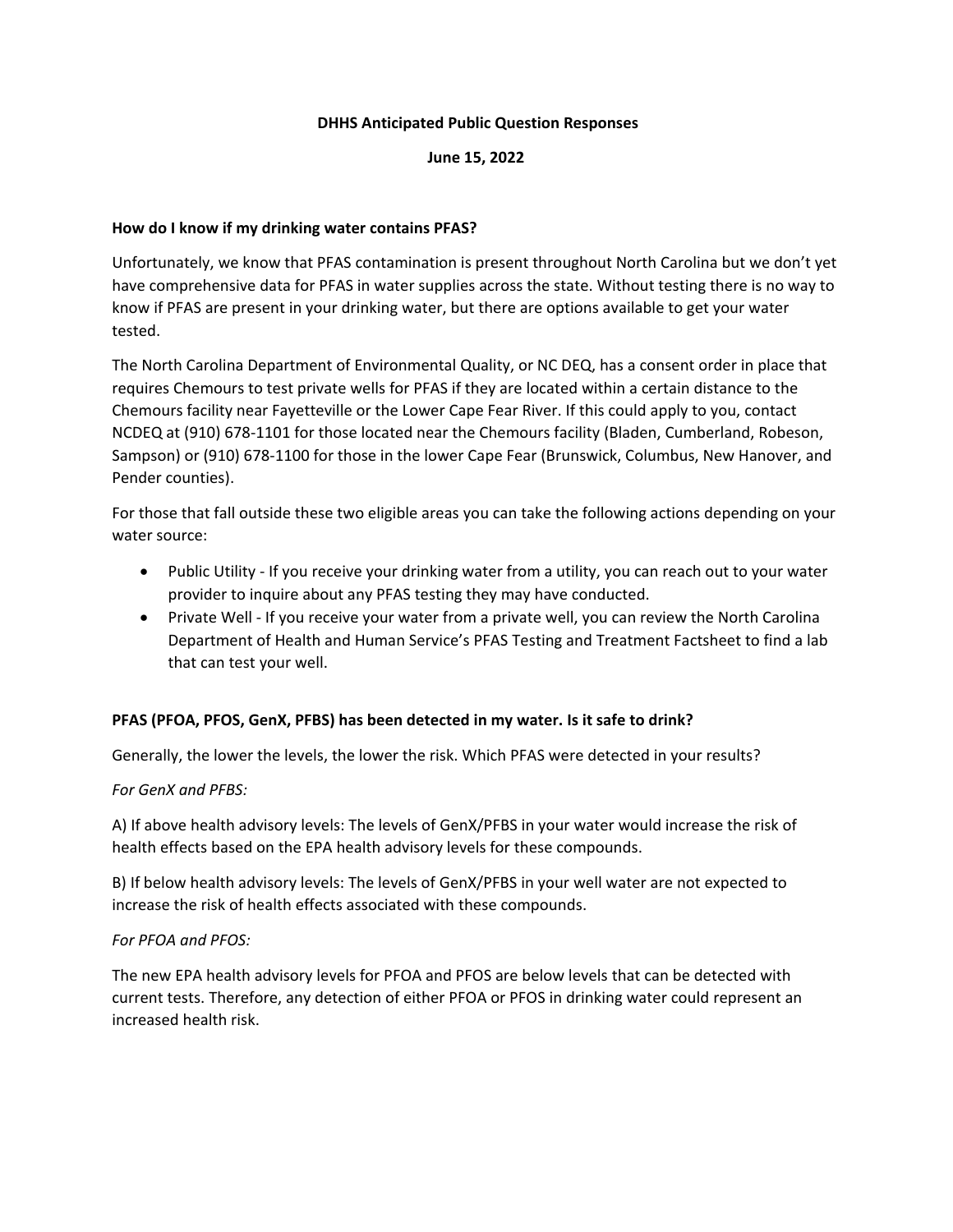### **What health effects should I be worried about?**

Based on the EPA's review of the science, exposures to these four PFAS (PFOA, PFOS, GenX, PFBS) above the EPA health advisory levels can

- decreased liver function
- decreased immune response and reduced vaccine effectiveness
- decreased birthweight, behavioral changes of infants and children
- increased risk of high blood pressure for pregnant women
- increased cholesterol levels
- increased risk of kidney and/or testicular cancer.

If you are concerned about specific issues with your health, talk with your health care provider. Information for health care providers is available from [NCDHHS](https://epi.dph.ncdhhs.gov/oee/pfas/PFAS%20Provider%20Memo%20with%20attachment%20Final%20July2020.pdf) and from the CDC's [Agency for Toxic](https://www.atsdr.cdc.gov/pfas/resources/info-for-health-professionals.html)  [Substances and Disease Registry.](https://www.atsdr.cdc.gov/pfas/resources/info-for-health-professionals.html)

### **How can I be exposed to PFAS?**

PFAS can be found in the environment near facilities where they are made or in areas where products containing PFAS are often used. PFAS may be found in contaminated drinking water, food, indoor dust, some consumer products, and workplaces. Most exposures occur through consuming contaminated food or water. Only a small amount of PFAS can get into your body through your skin, so very little PFAS exposure occurs during swimming, bathing, or showering in water contaminated with PFAS. Although some types of PFAS are no longer used, many products such as food packaging, firefighting foam and stain resistant treatments still contain PFAS.

### **What can I do to reduce my exposures to PFAS?**

It is difficult to fully prevent PFAS exposure because PFAS are present at low levels in some foods and in the environment. However, there are steps you can take to reduce your PFAS exposure.

- If you live near known sources of PFAS contamination or your drinking water contains PFAS above the EPA health advisory levels, you may want to use a different water source or filter your water before drinking, cooking, and preparing infant formula.
- NC DHHS has developed [a PFAS testing and treatment factsheet.](https://epi.dph.ncdhhs.gov/oee/pfas/PFAS_TestingFiltration.pdf) This factsheet provides information on available treatment systems that have been shown to reduce PFAS concentrations in drinking water.
- Reduce your use of products containing PFAS (packaged foods, products with non-stick or stain resistant coatings, and some personal care products). If you have questions about the products you use in your home, contact the Consumer Product Safety Commission at (800) 638-2772.
- Boiling water will NOT remove PFAS.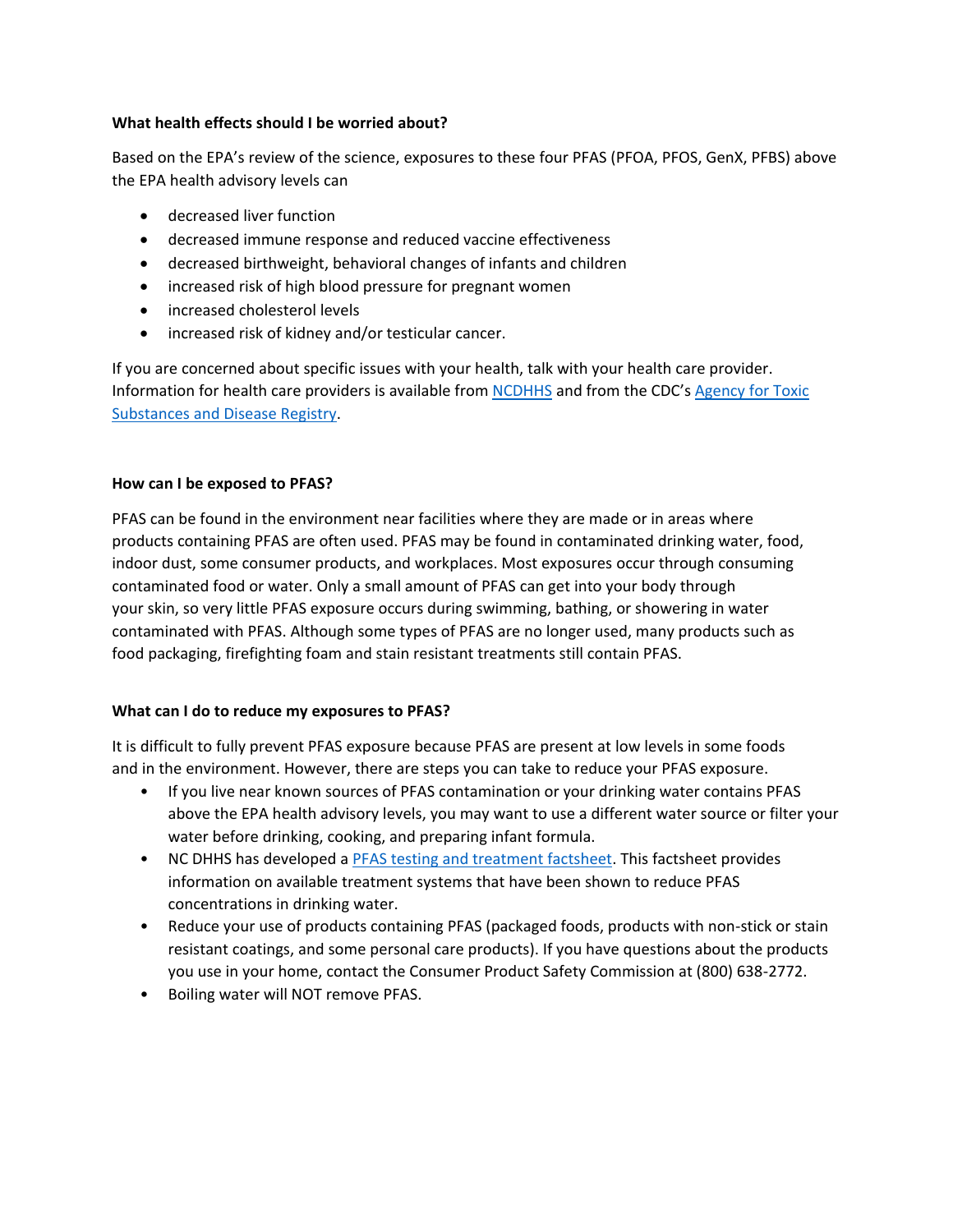# **PFAS (PFOA, PFOS, GenX, PFBS) has been detected in my water supply, can I shower, bathe, wash clothes/dishes, water my plants, etc.?**

Yes. Based on the current science, only a small amount of PFAS gets into your body through skin, so little PFAS exposure would come from showering, bathing, and similar activities.

Typical follow-up: What about brushing my teeth?

• The amount of water ingested while brushing teeth is minimal relative to amount of water typically consumed through eating and drinking. Exposures from brushing teeth would present a minimal health risk.

## **Can I use my water to mix my babies' formula?**

*For GenX and PFBS:* The health advisory levels were calculated for the most sensitive populations, e.g., infants. If the GenX or PFBS is below the advisory level, then it is not expected to increase risk of health effects and can be used.

*For PFOA and PFOS:* The new EPA health advisory levels for PFOA and PFOS are below levels that can be detected with current tests. Therefore, any detection of either PFOA or PFOS in drinking water could represent an increased health risk and we would recommend using an alternate source or filtered water.

### **What is the difference between an interim and final health advisory level?**

According to the EPA, the agency issues an interim health advisory when a contaminant's associated health effects assessment is in draft form, but there is a pressing need to provide information to public health officials prior to finalization of the health effects assessment. The PFOA and PFOS interim health advisories are intended to be in place during the time interval between initial understanding of health effects and publication of the final health advisory, maximum contaminant level goal (MCLG), and/or maximum contaminant level (MCL). Final health advisories are based on final health effects assessments.

### **Will EPA release an enforceable regulation for GenX in drinking water?**

Under the Safe Drinking Water Act, EPA has the authority to set enforceable National Primary Drinking Water Regulations for drinking water contaminants and require monitoring of public water systems. According to the [EPA PFAS Strategic Roadmap,](https://www.epa.gov/pfas/pfas-strategic-roadmap-epas-commitments-action-2021-2024) the agency plans to establish a national primary drinking water regulation for PFOA and PFOS that would set enforceable limits and require monitoring of public water supplies, while evaluating additional PFAS and groups of PFAS. The EPA Science Advisory Board consultation is ongoing; with a proposed rule expected in fall 2022 and a final rule expected in fall 2023.

**Is there one location where PFAS studies are summarized?**